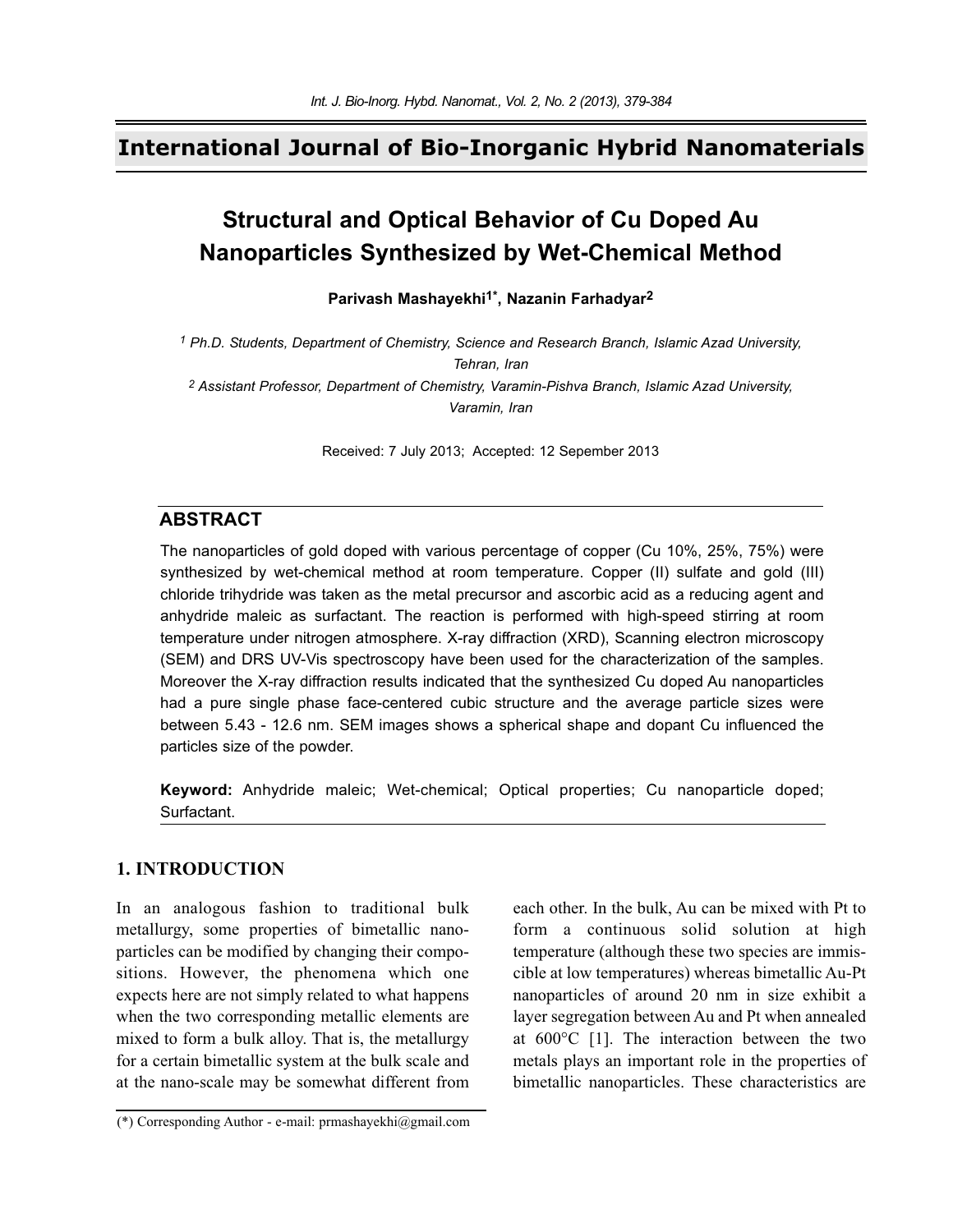quite sensitive to the medium in which the particles are studied. This is because the elemental arrangements of bimetallic nanoparticles depend strongly on which method is used to produce them [2], and the system of the two metals is generally not in thermodynamic equilibrium. Moreover, surface passivating ligands, which are normally employed to prevent particle aggregation, may also affect the relation between the metallic components [2]. One of the most interesting kinds of element arrangement for bimetallic nanoparticles is the doping. The doping of transition metal ion such as Mn, Cu, Co etc. opens up possibilities of forming new class of material and new properties of the material are expected [3]. Doping the impurities into nanomaterials is an effect approach for tuning the electronic, optical, mechanical and magnetic properties of matrix nanomaterials [4-8]. The growth rate of nanocrystals is strongly depending upon doping concentration, capping agent concentration and synthesis temperature. In order to understand better these properties of doped nanoparticles, the choice of sample preparation method is therefore of greatest importance. The preparation method should be the one that can compel the doped ions into substitutional site and have atomic scale homogeneous mixing with host atoms without the formation of secondary phases, nanoclusters etc. For the same, extensive research efforts have been carried out worldwide to synthesize nano-sized particles using various methods [9] such as thermal decomposition, chemical vapor deposition, sol gel, spray pyrolysis, micro emulsions and wet-chemical. Among these synthesis methods, wet-chemical method compared with other traditional methods provides a simple growth process for large scale production, and which of course is an efficient and inexpensive way. The distinctive feature of this process is that an atomic scale homogeneous distribution of doped ions the host matrix can be achieved.

### **2. EXPERIMENTAL**

#### *2.1. Material*

Gold (III) chloride trihydrate  $(HAuCl<sub>4</sub>.3H<sub>2</sub>O,$ 99.9%) was obtained from sigma- Aldrich. Copper (II) sulfate pentahydrate salt ( $CuSO<sub>4</sub>$ .5H<sub>2</sub>O, 98%), ascorbic acid ( $C_6H_6O_6$ , 99.7%), sodium hydroxide NaOH (>98%), anhydride maleic  $(C_4H_2O_3)$  were obtained from Merck. All the chemical materials were used without further purification. Deionized water was purified for use during the synthesis.

#### *2.2. Method*

All glassware were cleaned with an aqua regia solution  $(3:1, HCl: HNO<sub>3</sub>)$ , and then rinsed. In this work, at first time, we prepared four solutions namely  $0.05$  M HAuCl<sub>4</sub>.3H<sub>2</sub>O (Solution A), 0.0087 M  $CuSO<sub>4</sub>.5H<sub>2</sub>O$  (Solution B), 0.026 M  $CuSO<sub>4</sub>.5H<sub>2</sub>O$  (Solution C), 0.078 M  $CuSO<sub>4</sub>.5H<sub>2</sub>O$ (Solution D). These were used inpreparing Cu doped Au precursor solutions with different ratios as shown in Table1. Combination of solution A and B is labeled as concentration 1, solution A and C is labeled as concentration 2, and solution A and D is labeled as concentration 3. 0.001 M anhydride



*Figure 1: Schematic of samples preparation using Wet-chemical.*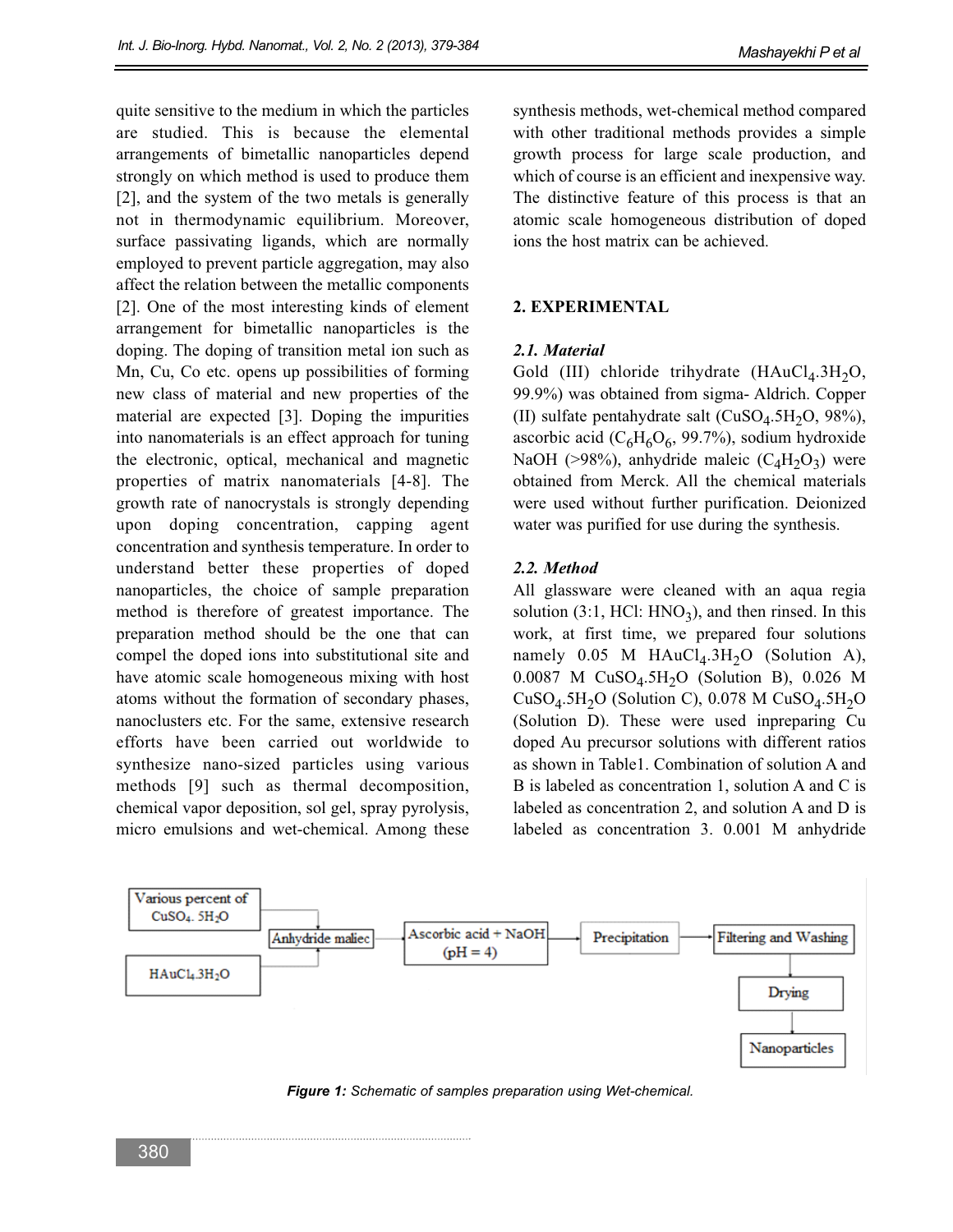maleic polymer solution was used throughout the synthesis. Then, with constant stirring and under  $N<sub>2</sub>$ atmosphere mixture ascorbic acid (0.2 M) and sodium hydroxide (0.2 M) added to the synthesis solution. Color change occurred in the aqueous phase to black. When the solution color did not change, the reaction was ceased. After separation from the mixed solution, the precipitation washed 3-4 times by de-ion water and the 2-3 times by ethanol.

The powder of Cu doped with Au nanoparticles was characterized by scanning electron microscopy (SEM) and X-ray diffraction (XRD) and DRS UV-Vis spectroscopy. X-ray powder diffraction (XRD) analysis was performed on a D5000 siemens with Cu K $\alpha$  radiation ( $\lambda = 1.541\text{\AA}$ ) using a 30 KV operation voltage and 40 mA current. Scanning electron microscopy (SEM) images were obtained using a LEO 1430 VP microscopy. DRs UV-Vis spectra of the synthesized materials were recorded in the scan range 200-1000 nm, using a UV-Visible spectrophotometer (S-4100, scinc Korea).

### **3. RESULTS AND DISCUSSION**

### *3.1. SEM Characterization*

The SEM image of 10-50% Cu doped Au nanoparticles is shown in Figure 2. In addition, more uniform and homogeneous distribution of nanoparticles was obtained by doping Cu into the

Au nanoparticles. All the nanoparticles exhibited spherical morphology. Moreover the increasing percent copper leads to the decreasing grain size.

### *3.2. XRD Diffraction analysis*

The XRD patterns of the prepared samples were recorded by an X-ray diffractometer are shown in Figure 3. It is noteworthy that no secondary diffraction peaks were detected in the XRD patterns. All the diffraction peaks can be well indexed to face-centered cubic (FCC) Au according to the JCPDS card (NO.1-1172). Four pronounced Au diffraction peaks (111), (200), (220) and (311) appear at  $2\theta = 37.36^{\circ}$ , 44.70°, 63.94° and 76.94° respectively. The four most intense peaks of the XRD pattern of sample show a slight shifting of the center of the diffraction peaks toward a lower angle. The shifting of the XRD lined suggests that Cu has been successfully substituted in to Au host structure at the Au site.

The crystalline size has been estimated from the broadening of the first diffraction peak using Debye-Scherrer formula:

$$
D = 0.9\lambda / \beta \cos \theta \tag{1}
$$

Where D is crystallite size,  $\theta$  is Bragg angle,  $\lambda$  is wave length and  $\beta$  is Full-width at half maximum of peak. The grain size of the samples was calculated from Eq. (1) using (111) reflection in XRD pattern. The average particle size of Cu: Au nanoparticles have been obtained between 5.43 - 12.6 nm.

| Table 1: Detailed experimental parameters and dopant amounts for preparation of copper doped with Au nanoparticles. |  |  |  |
|---------------------------------------------------------------------------------------------------------------------|--|--|--|
|                                                                                                                     |  |  |  |

| Morphology | Concentration<br>οf<br>CuSO <sub>4</sub> .5H <sub>2</sub> O<br>Mol $L^{-1}$ ) | Concentration<br>0t<br>HAuCl.3H <sub>2</sub> O<br>(Mol $L^{-1}$ ) | Doping<br>percentage of<br>$Cu$ % | <b>Concentration</b><br>of<br>ascorbic acid<br>$(Mol L-1)$ | Surfactant<br>(the type and the<br>Concentration) | Sediment color |
|------------|-------------------------------------------------------------------------------|-------------------------------------------------------------------|-----------------------------------|------------------------------------------------------------|---------------------------------------------------|----------------|
| Spherical  | 0.0087                                                                        | 0.05                                                              | 10%                               | 0.2                                                        | Anhydride maleic (0.001)                          | <b>Black</b>   |
| Spherical  | 0.026                                                                         | 0.05                                                              | 25%                               | 0.2                                                        | Anhydride maleic (0.001)                          | <b>Black</b>   |
| Spherical  | 0.078                                                                         | 0.05                                                              | 50%                               | 0.2                                                        | Anhydride maleic (0.001)                          | <b>Black</b>   |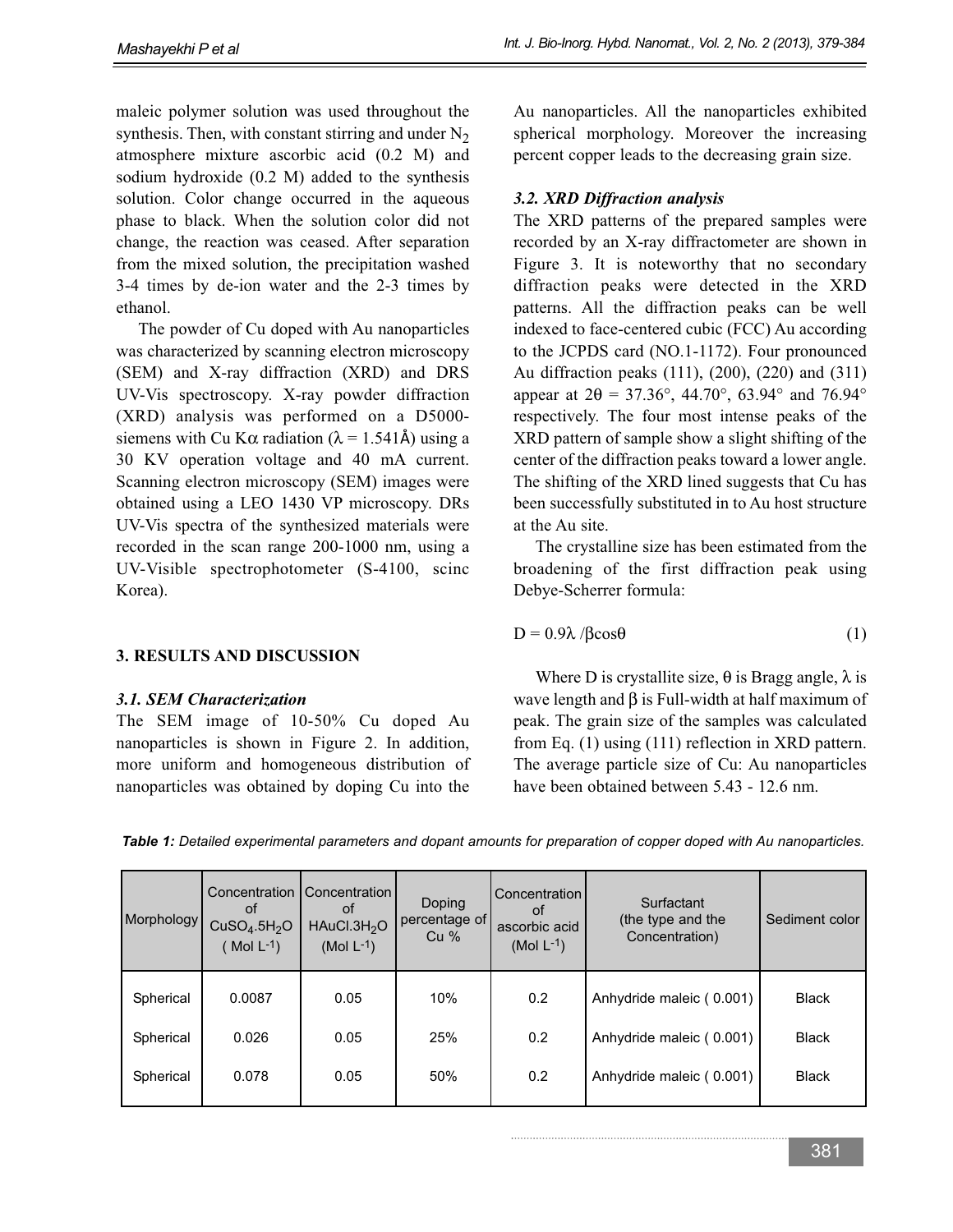



*Figure 2: SEM image of the Cu doped Au nanoparticles: (a) 10%, (b) 25% and (c) 50%.*

*Table 2: Size of Cu doped Au nanoparticles with various doping percent copper at temperature.* 

| %Doping of Cu | Average size of particles for<br>samples |  |  |
|---------------|------------------------------------------|--|--|
| 10%           | 12.6                                     |  |  |
| 25%           | 9.82                                     |  |  |
| 50%           | 5.43                                     |  |  |
|               |                                          |  |  |

#### *3.3. DRS UV-Vis spectra*

The DRS UV-Vis of Cu doped Au nanoparticles prepared at various dopant percentages are shown in Figure 4. It exhibits an intense peak centered at 375 nm and another peak with low intensity at 475 nm as shown in Figure 4. Optical absorption measurements indicate blue shift in the absorption band edge with increase dopant percentages. It is clearly shown in Figure (4) the absorption edges reveal a large shifting (30 nm) with increase dopant percentage (Cu).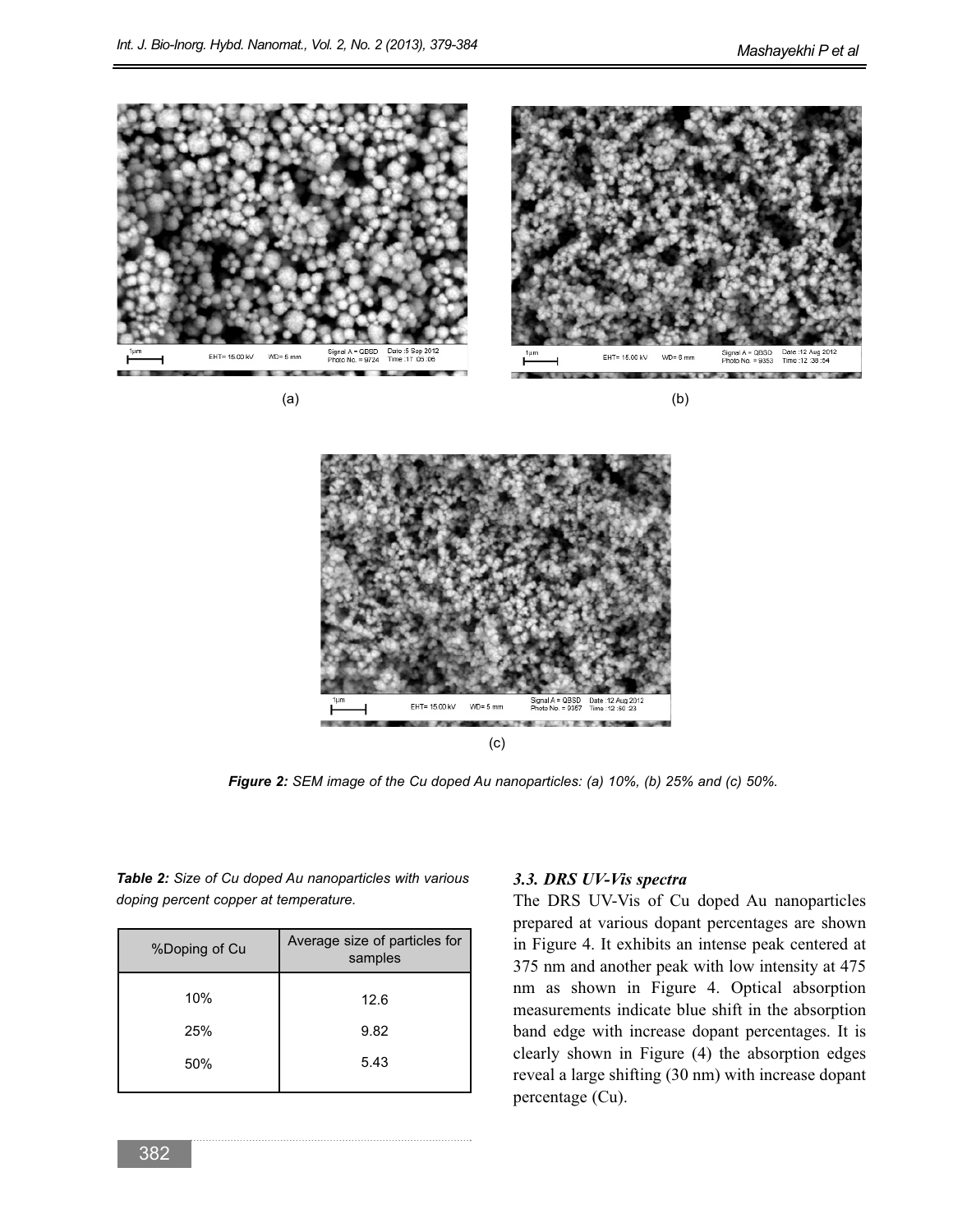

*Figure 3: X-ray diffraction patterns of (a) 10% Cu, (b) 25% Cu and (c) 50% Cu.*



*Figure 4: Optical absorption spectrum of Cu doped Au nanoparticles (a) 10%, (b) 25% and (c) 50%.*